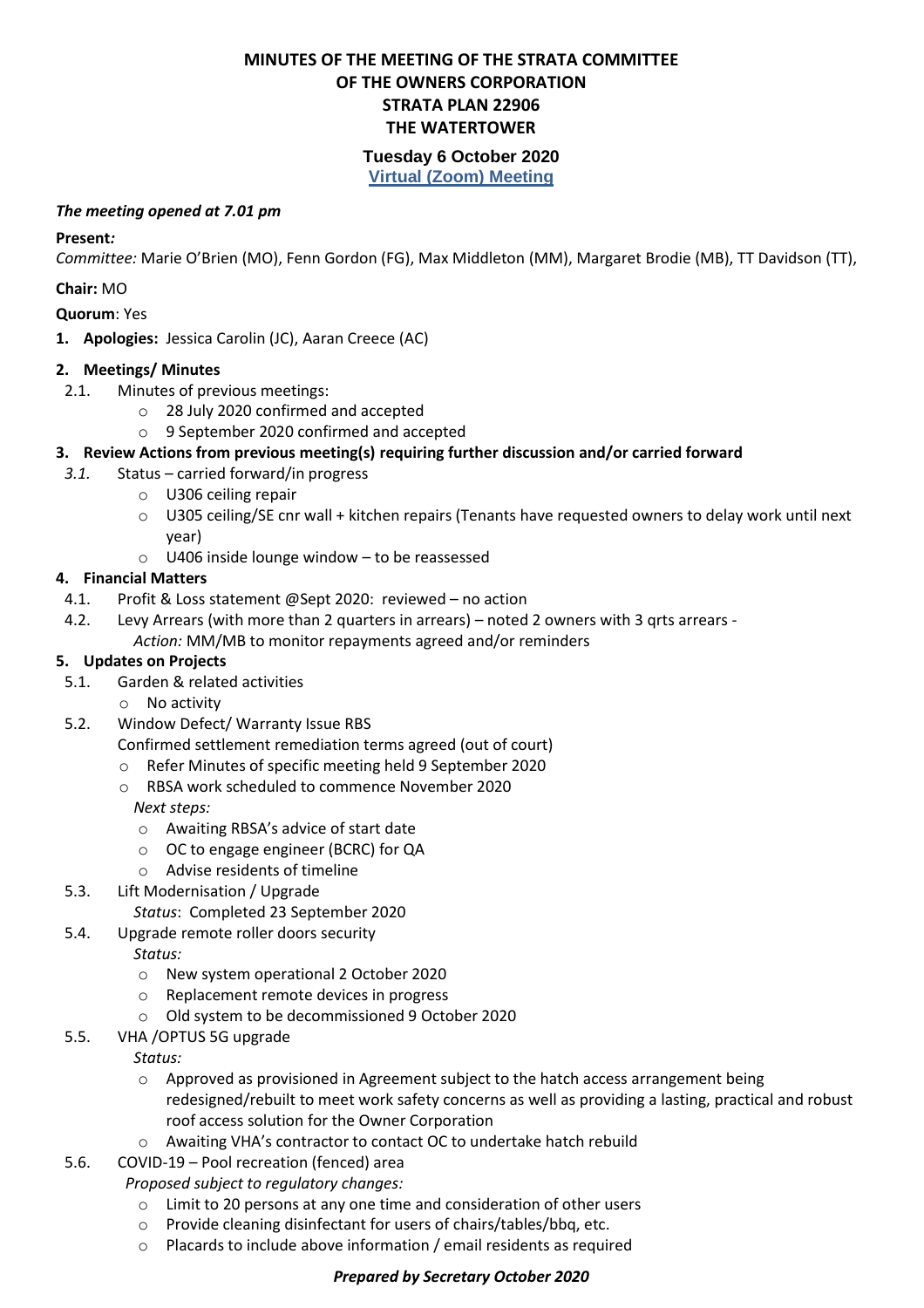- 5.7. Transport NSW proposed station accessibility upgrade. *Status:* Awaiting NSW Planning response
- 5.8. Atrium work
	- *Status:*
	- o MM to commence seeking quotes/proposals
	- o As required, engage BCRC engineer (Marton) to supervise/provide QA

# **6. Building Management & Maintenance**

o None

# **7. Strata Administration & Compliance**

7.1. Fire Safety Measures and Upgrades

*Status:* All outstanding certifiers defects (from August 2019 report) and other in July 2020 completed.

- 7.2. Annual Fire Safety Statement 2020 *Status:* AFSS issued to Council
- 7.3. Wave1 proposal for radio equipment on roof
	- *Confirmed*: Proposal declined by OC
- 7.4. Electra Lift Maintenance Contract
	- *Agreed:* Contract and Annual fee of \$5,000
- 7.5. Lighting upgrade and other measures outcome *Noted* significant electricity and greenhouse gas emission reductions

## **8. Other incidents/activities/complaints, etc.**

- 8.1. 16/7/20: U316 complaint against U313 concerning breach of by-law and other matters
	- *Noted:*
	- $\circ$  1/9/20: advice issued to U313
	- $\circ$  4/9/20: Committee members (2) met and discussed with transgressor
	- o Committee member advised U316 complainant (closed)
- 8.2. 24/8/20: U304 letter of complaint concerning neighbour U305 slamming adjacent front door *Noted:*
	- o MM spoke to U305 about the letter
	- o MM received text response from U305
	- *Agreed/Action:*
	- $\circ$  Committee (MB + one other) to discuss with each party and arrange for mediation
- 8.3. Other animal bylaw breaches
	- o Observed: another unit owner (U6) walking dogs in common space *Noted*: MM reminded U6 owners re bylaw (closed)
	- o Observed: another owner (U317) walking cat in common space
		- o MO/MM spoke with U317 owner re bylaw
		- o Owner U317 submitted letter from doctor in support

### *Agreed/Action*

- o U317 pet not registered companion and therefore letter not binding
- o MO/MM to arrange to meet owner U317

## **9. Inward correspondence received (not previously covered or in pipeline) requiring review/decisions/noting**

- 9.1. Unit 4 renovation request
	- *Agreed/Action*
	- o Some concerns re noise and bedroom location
	- o MM to arrange meeting on site with owner and members of the Committee to run through proposal and clarify / discuss concerns, etc.

## **10. Other matters (if raised/received/noted at meeting)**

- 10.1. Mirvac's proposed advertising/lighting sign (cnr Cornwallis and Marian Streets)
	- *Noted:* Led by MB, members of the Community met and agreed with Mirvac for a significantly lower and less obtrusive design (closed)

### **10.2. Xmas Party 2020**

*Considered/discussed:* whether or not this could proceed due to social distancing rules *Agreed/Action:* To hold off decision until about 11 November

## **11. Other New Business**

None

### **12. Next meetings:**

o TBA

*The meeting closed at 8.40pm*